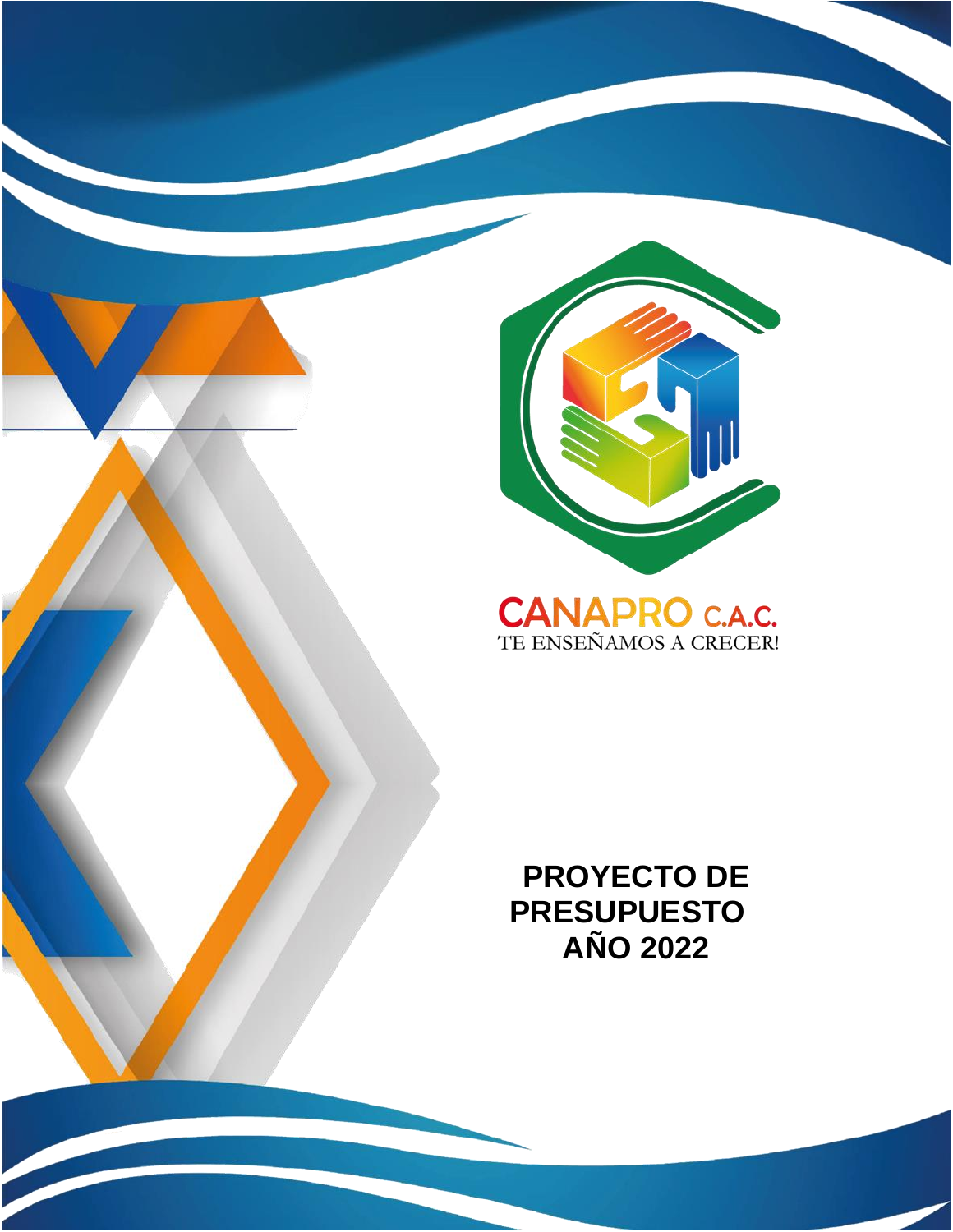

## **CASA NACIONAL DEL PROFESOR ORGANIZACIÓN COOPERATIVA CANAPRO C.A.C. NIT 891.800.652-8 PROYECTO DE PRESUPUESTO AÑO 2022**

| <b>CODIGO</b> | <b>DESCRIPCION</b>                              | <b>PROYECTO</b>     |
|---------------|-------------------------------------------------|---------------------|
|               |                                                 | <b>AÑO 2022</b>     |
| 4             | <b>INGRESOS</b>                                 | \$17.491.000.000,00 |
| 41            | <b>OPERACIONALES</b>                            | \$17.315.000.000,00 |
| 4140          | <b>HOTELES Y RESTAURANTES</b>                   | 1.700.000.000,00    |
| 414005        | HOTELERIA Y ALOJAMIENTO                         | 630.000.000,00      |
| 414015        | <b>RESTAURANTES</b>                             | 650.000.000,00      |
| 414020        | <b>BAR</b>                                      | 200.000.000,00      |
| 414025        | <b>ALQUILERES</b>                               | 20.000.000,00       |
| 414095        | <b>ACTIVIDADES CONEXAS</b>                      | 200.000.000,00      |
| 4150          | <b>ACTIVIDAD FINANCIERA</b>                     | 15.094.000.000,00   |
| 415010        | INTERESES CREDITO DE CONSUMO                    | 14.844.000.000,00   |
| 415046        | INTERESES FONDO DE LIQUIDEZ Y OTRAS INVERSIONES | 250.000.000,00      |
| 4180          | <b>RECUPERACIONES</b>                           | 515.000.000,00      |
| 418005        | REINTEGRO DE DEUDAS CASTIGADAS                  | 15.000.000,00       |
| 418016        | REINTEGRO DE PROVISION DE CARTERA               | 500.000.000,00      |
| 4190          | <b>ADMINISTRATIVOS Y SOCIALES</b>               | 6.000.000,00        |
| 419090        | OTROS INGRESOS ADMINISTRATIVOS                  | 6.000.000,00        |
| 42            | <b>INGRESOS NO OPERACIONALES</b>                | \$176.000.000,00    |
| 4210          | <b>FINANCIEROS</b>                              | 2.000.000,00        |
| 421005        | <b>INTERESES VARIOS</b>                         | 2.000.000,00        |
| 4220          | ARRENDAMIENTOS                                  | 42.000.000,00       |
| 422010        | <b>EDIFICACIONES</b>                            | 42.000.000,00       |
| 4225          | <b>COMISIONES</b>                               | 20.000.000,00       |
| 42253005      | <b>COMISIONES</b>                               | 20.000.000,00       |
| 4245          | UTILIDAD EN VENTA DE PROPIEDADES                | 50.000.000,00       |
| 424516        | UTILIDAD EN VENTA DE PROPIEDADES                | 50.000.000,00       |
| 4250          | <b>RECUPERACIONES</b>                           | 52.000.000,00       |
| 425036        | REINTEGRO DE PROVISIONES DE CARTERA             | 30.000.000,00       |
| 425037        | REINTEGRO DE PROVISION DE CXC                   | 20.000.000,00       |
| 425050        | REINTEGRO DE OTROS COSTOS Y GASTOS              | 2.000.000,00        |
| 4295          | <b>DIVERSOS</b>                                 | 10.000.000,00       |
| 429505        | APROVECHAMIENTOS                                | 10.000.000,00       |
| 5             | <b>GASTOS</b>                                   | \$11.454.261.000,00 |
| 51            | <b>GASTOS DE ADMINISTRACION</b>                 | \$10.077.461.000,00 |
| 5105          | <b>GASTOS DE PERSONAL</b>                       | \$3.147.461.000,00  |
| 510506        | <b>SUELDOS</b>                                  | 1.918.746.000,00    |
| 510515        | <b>HORAS EXTRAS Y RECARGOS</b>                  | 7.140.000,00        |

(@) iconted **ISO 9001** SC-CER220832

ŝ  $\mathbf{Q}$  for

Ó

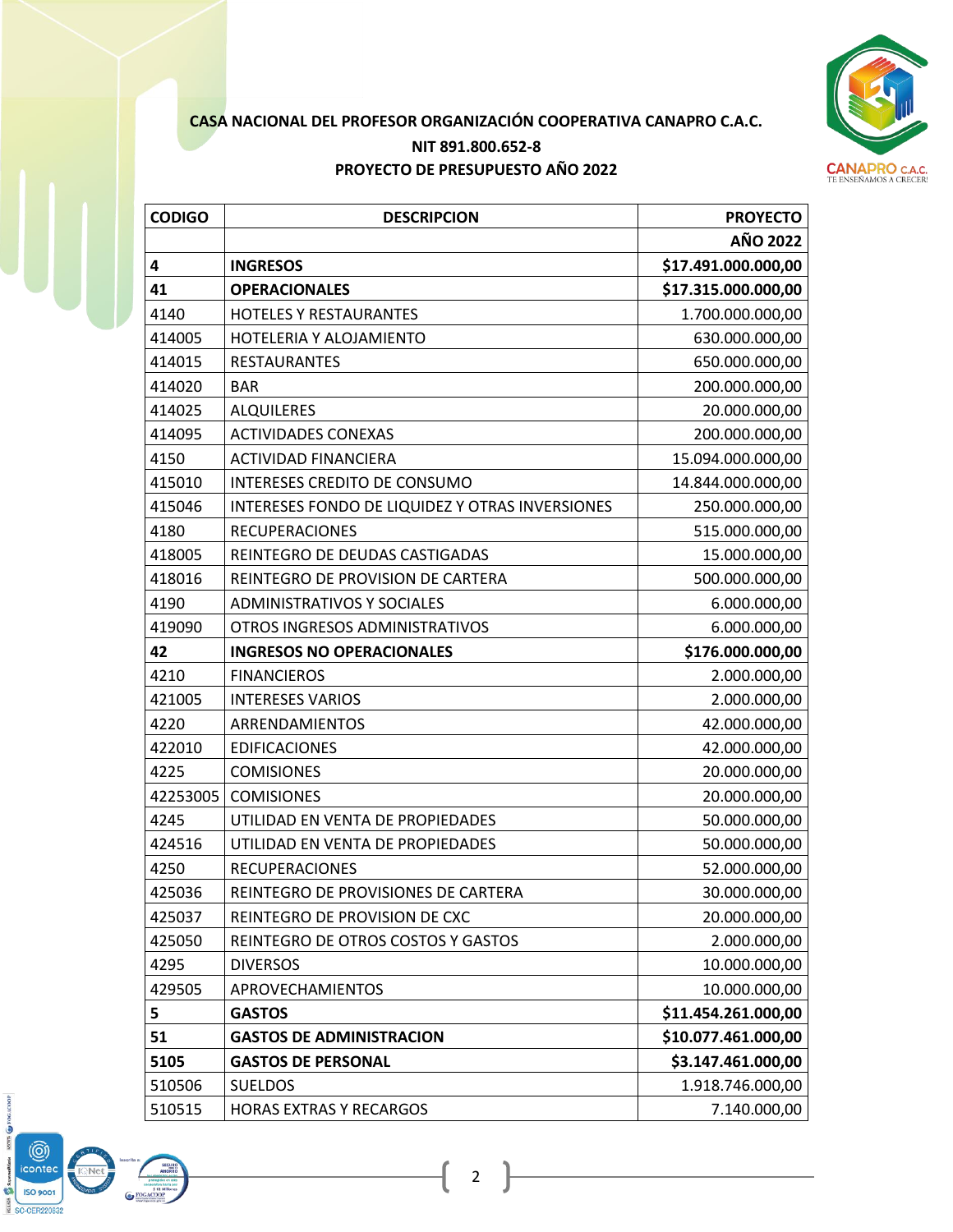

| 510548   | <b>BONIFICACIONES</b>                        | 1.500.000,00       |
|----------|----------------------------------------------|--------------------|
| 510521   | <b>VIATICOS</b>                              | 25.000.000,00      |
| 510527   | <b>AUXILIO DE TRANSPORTE</b>                 | 18.700.000,00      |
| 510530   | <b>CESANTIAS</b>                             | 246.642.000,00     |
| 510533   | <b>INTERESES SOBRE CESANTIAS</b>             | 41.958.000,00      |
| 510536   | PRIMA DE SERVICIOS                           | 172.494.000,00     |
| 510539   | <b>VACACIONES</b>                            | 97.680.000,00      |
| 510542   | PRIMAS EXTRALEGALES                          | 20.000.000,00      |
| 510545   | <b>AUXILIOS Y ESTIMULOS</b>                  | 6.882.000,00       |
| 510551   | DOTACIONES TRABAJADORES                      | 70.000.000,00      |
| 510554   | <b>SEGUROS</b>                               | 22.977.000,00      |
| 510563   | CAPACITACION AL PERSONAL                     | 18.000.000,00      |
| 510569   | <b>APORTES SALUD</b>                         | 34.410.000,00      |
| 510570   | <b>APORTES A PENSION</b>                     | 243.534.000,00     |
| 510571   | <b>APORTES ARP</b>                           | 12.876.000,00      |
| 510572   | <b>APORTES COMFABOY</b>                      | 81.585.000,00      |
| 510575   | <b>APORTES ICBF</b>                          | 10.656.000,00      |
| 510578   | <b>APORTES SENA</b>                          | 7.104.000,00       |
| 510584   | <b>GASTOS MEDICOS Y MEDICAMENTOS</b>         | 12.432.000,00      |
| 510595   | GASTOS VARIOS - APRENDIZ SENA- AUXILIO PRACT | 41.958.000,00      |
|          |                                              |                    |
| 510595   | SEGURIDAD Y SALUD EN EL TRABAJO              | 35.187.000,00      |
| 5110     | <b>GASTOS GENERALES</b>                      | \$4.510.000.000,00 |
| 511001   | <b>HONORARIOS</b>                            | 100.000.000,00     |
| 51100105 | <b>ADMINISTRACION DE RIESGOS</b>             | 15.000.000,00      |
| 51100115 | SISTEMA DE GESTIÓN DE CALIDAD                | 8.000.000,00       |
| 511002   | <b>IMPUESTOS</b>                             | 243.000.000,00     |
| 51100201 | <b>IMPUESTO DE INDUSTRIA Y CCIO</b>          | 150.000.000,00     |
| 51100202 | <b>IMPUESTO PREDIAL</b>                      | 90.000.000,00      |
|          | 51100208   IMPUESTO DE VEHICULOS             | 3.000.000,00       |
| 511004   | ARRENDAMIENTOS                               | 80.000.000,00      |
| 511006   | <b>ADMINISTRACION DE BIENES</b>              | 30.000.000,00      |
| 511008   | POLIZAS DE SEGUROS                           | 850.000.000,00     |
| 511010   | <b>MANTENIMIENTO</b>                         | 425.000.000,00     |
| 51101001 | MANTENIMIENTO EDIFICACIONES                  | 100.000.000,00     |
| 51101002 | <b>MANTENIMIENTO EQUIPOS</b>                 | 250.000.000,00     |
| 51101003 | MANTENIMIENTO OFICINAS                       | 60.000.000,00      |
| 51101004 | MANTENIMIENTO VEHICULO                       | 15.000.000,00      |
| 511018   | <b>ASEO Y ELEMENTOS</b>                      | 90.000.000,00      |
| 511020   | CAFETERIA                                    | 20.000.000,00      |
| 511022   | <b>SERVICIOS PUBLICOS</b>                    | 141.000.000,00     |



coop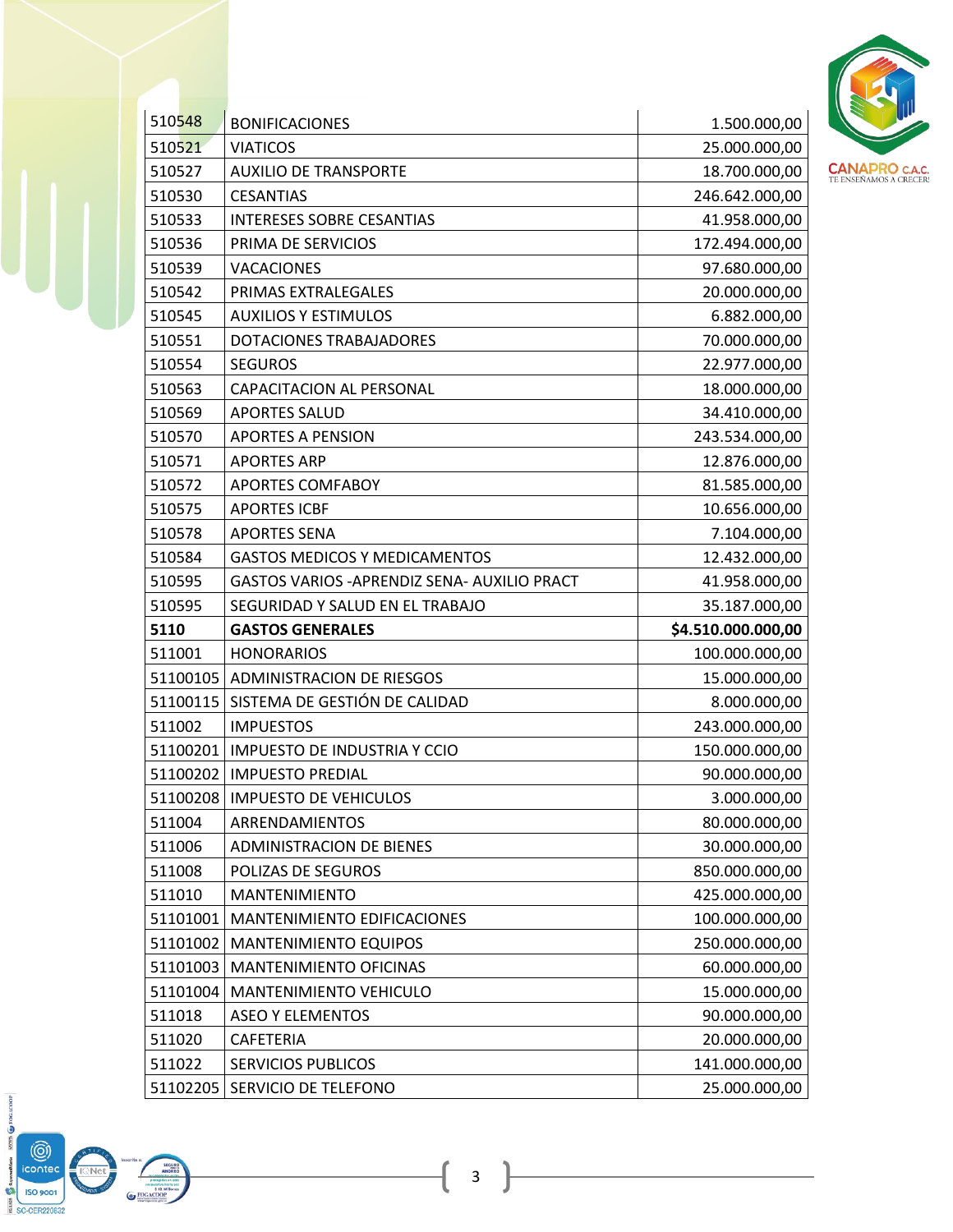

|          | 51102210 SERVICIO DE LUZ             | 100.000.000,00 |
|----------|--------------------------------------|----------------|
| 51102215 | SERVICIO DE AGUA                     | 15.000.000,00  |
| 51102220 | SERVICIO DE GAS                      | 1.000.000,00   |
| 511026   | <b>TRANSPORTE, FLETES</b>            | 35.000.000,00  |
| 511028   | PAPELERIA Y UTILES DE OFICINA        | 200.000.000,00 |
| 511032   | <b>LUBRICANTES Y COMBUSTIBLES</b>    | 1.000.000,00   |
| 511034   | PUBLICIDAD Y PROPAGANDA              | 300.000.000,00 |
| 511036   | <b>CONTRIBUCIONES Y AFILIACIONES</b> | 550.000.000,00 |
| 51103601 | SUPERSOLIDARIA                       | 150.000.000,00 |
| 51103602 | FOGACOOP                             | 400.000.000,00 |
| 511038   | <b>GASTOS DE ASAMBLEA</b>            | 150.000.000,00 |
| 511040   | <b>GASTOS DIRECTIVOS</b>             | 51.000.000,00  |
| 51104001 | CONSEJO DE ADMINISTRACION            | 50.000.000,00  |
| 51104002 | JUNTA DE VIGILANCIA                  | 1.000.000,00   |
| 511042   | <b>COMITES</b>                       | 10.000.000,00  |
| 51104201 | <b>COMITE DE EDUCACION</b>           | 4.000.000,00   |
| 51104202 | <b>COMITE DE CREDITO</b>             | 3.000.000,00   |
| 51104203 | <b>COMITE DE SOLIDARIDAD</b>         | 2.000.000,00   |
| 51104206 | <b>COMITE COPASO</b>                 | 1.000.000,00   |
| 511044   | REUNIONES Y CONFERENCIAS             | 77.000.000,00  |
| 51104401 | RESTAURANTE                          | 10.000.000,00  |
|          | 51104403 CELEBRACIONES               | 2.000.000,00   |
| 51104405 | ATENCION NAVIDEÑA                    | 60.000.000,00  |
| 51104406 | <b>OBSEQUIOS</b>                     | 5.000.000,00   |
| 511046   | <b>GASTOS LEGALES</b>                | 31.000.000,00  |
| 511048   | <b>INFORMACION COMERCIAL</b>         | 33.000.000,00  |
| 51104801 | <b>ESTIMULO AL AHORRO</b>            | 30.000.000,00  |
| 51104802 | PROMOCION INSTITUCIONAL              | 3.000.000,00   |
| 511052   | <b>GASTOS DE VIAJES</b>              | 27.000.000,00  |
| 51105201 | <b>GASTOS DE VIAJES</b>              | 25.000.000,00  |
| 51105203 | <b>PEAJES</b>                        | 2.000.000,00   |
| 511054   | SERVICIOS TEMPORALES                 | 1.000.000,00   |
| 511056   | <b>VIGILANCIA</b>                    | 2.000.000,00   |
| 511058   | SISTEMA-RED COMUNICACIONES           | 800.000.000,00 |
| 51105801 | <b>SISTEMA</b>                       | 550.000.000,00 |
| 51105802 | SERVICIO RED COMUNICACIONES          | 250.000.000,00 |
| 511060   | <b>CUOTAS DE SOSTENIMIENTO</b>       | 6.000.000,00   |
| 511062   | <b>SUSCRIPCIONES</b>                 | 2.000.000,00   |
| 511068   | ASESORIAS TECNICAS Y ESPECIALIZADAS  | 10.000.000,00  |
| 511070   | <b>GASTOS FONDO DE EDUCACION</b>     | 20.000.000,00  |
| 511072   | <b>GASTOS FONDO DE SOLIDARIDAD</b>   | 10.000.000,00  |

 $\underline{\text{mean}} \bigcirc \text{FOGACOOP}$ 

(icontec COV<br>CONTECTS CONTECTS SC-CER220832

**TONE** 

Inscrita a:<br>
MORRO<br>
PERSIA DE STATE ANORRO<br>
STATE AND PERSIAN<br>
STATE OF PERSIANCE PRODUCTION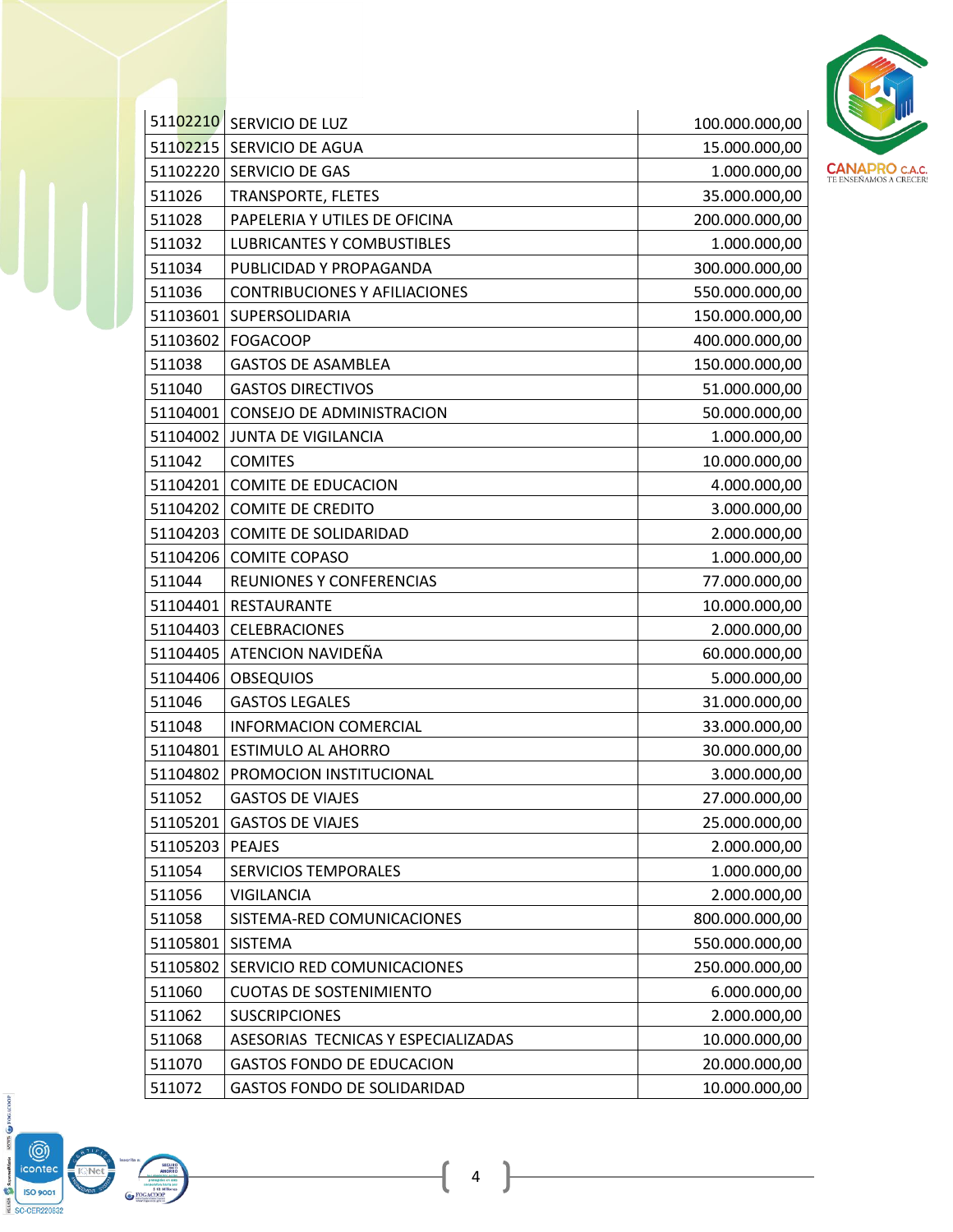

| 511095   | <b>GASTOS VARIOS</b>                   | 215.000.000,00     |
|----------|----------------------------------------|--------------------|
| 51109506 | <b>CENTRALES DE RIESGO</b>             | 180.000.000,00     |
| 51109595 | <b>OTROS GASTOS VARIOS</b>             | 35.000.000,00      |
| 5115     | <b>PROVISIONES</b>                     | 1.110.000.000,00   |
| 511515   | PROVISIONES CREDITO DE CONSUMO         | 850.000.000,00     |
| 511524   | PROVISION GENERAL DE CARTERA           | 200.000.000,00     |
| 511530   | PROVISION CUENTAS POR COBRAR           | 30.000.000,00      |
| 511559   | PROVISION INTERESES CREDITO CONSUMO PG | 10.000.000,00      |
| 511565   | <b>OTRAS PROVISIONES</b>               | 20.000.000,00      |
| 5120     | <b>AMORTIZACION Y AGOTAMIENTO</b>      | \$300.000.000,00   |
| 512020   | <b>LICENCIAS</b>                       | 300.000.000,00     |
| 5125     | <b>DEPRECIACIONES</b>                  | \$1.010.000.000,00 |
| 512515   | <b>EDIFICACIONES</b>                   | 500.000.000,00     |
| 512520   | MUEBLES Y EQUIPO DE OFICINA            | 80.000.000,00      |
| 512525   | EQUIPO DE COMPUTO Y COMUNICACIÓN       | 120.000.000,00     |
| 512528   | EQUIPO DE HOTELES Y RESTAURANTES       | 250.000.000,00     |
| 512530   | <b>VEHICULOS</b>                       | 60.000.000,00      |
| 52       | <b>GASTOS DE VENTAS</b>                | \$1.164.800.000,00 |
| 5205     | <b>GASTOS DE PERSONAL</b>              | \$435.800.000,00   |
| 520506   | <b>SUELDOS</b>                         | 221.760.000,00     |
| 520515   | <b>HORAS EXTRAS Y RECARGOS</b>         | 46.310.000,00      |
| 520521   | <b>VIATICOS</b>                        | 1.000.000,00       |
| 520527   | <b>AUXILIO DE TRANSPORTE</b>           | 10.450.000,00      |
| 520530   | <b>CESANTIAS</b>                       | 23.430.000,00      |
| 520533   | <b>INTERESES SOBRE CESANTIAS</b>       | 1.870.000,00       |
| 520536   | PRIMA DE SERVICIOS                     | 23.320.000,00      |
| 520539   | <b>VACACIONES</b>                      | 11.110.000,00      |
| 520545   | <b>AUXILIO</b>                         | 1.000.000,00       |
| 520551   | <b>DOTACIONES</b>                      | 20.000.000,00      |
| 520554   | <b>SEGUROS</b>                         | 4.000.000,00       |
| 520563   | CAPACITACION AL PERSONAL               | 3.000.000,00       |
| 520569   | <b>APORTES SALUD</b>                   | 2.000.000,00       |
| 520570   | <b>APORTES A PENSION</b>               | 32.340.000,00      |
| 520571   | <b>APORTES ARL</b>                     | 6.160.000,00       |
| 520572   | <b>APORTES COMFABOY</b>                | 11.110.000,00      |
| 520584   | <b>GASTOS MEDICOS Y MEDICAMENTOS</b>   | 2.860.000,00       |
| 520595   | <b>GASTOS VARIOS- APRENDIZ SENA</b>    | 6.490.000,00       |
|          | SEGURIDAD Y SALUD EN EL TRABAJO        | 7.590.000,00       |
| 52       | <b>GASTOS GENERALES</b>                | \$729.000.000,00   |
| 521035   | HONORARIOS ASISTENCIA TECNICA          | 1.000.000,00       |
| 521505   | <b>INDUSTRIA Y COMERCIO</b>            | 12.000.000,00      |

CONCORRECTED ISO 9001  $\mathbb{Q}$ Ne **EOGACOOP** 

 $\rfloor$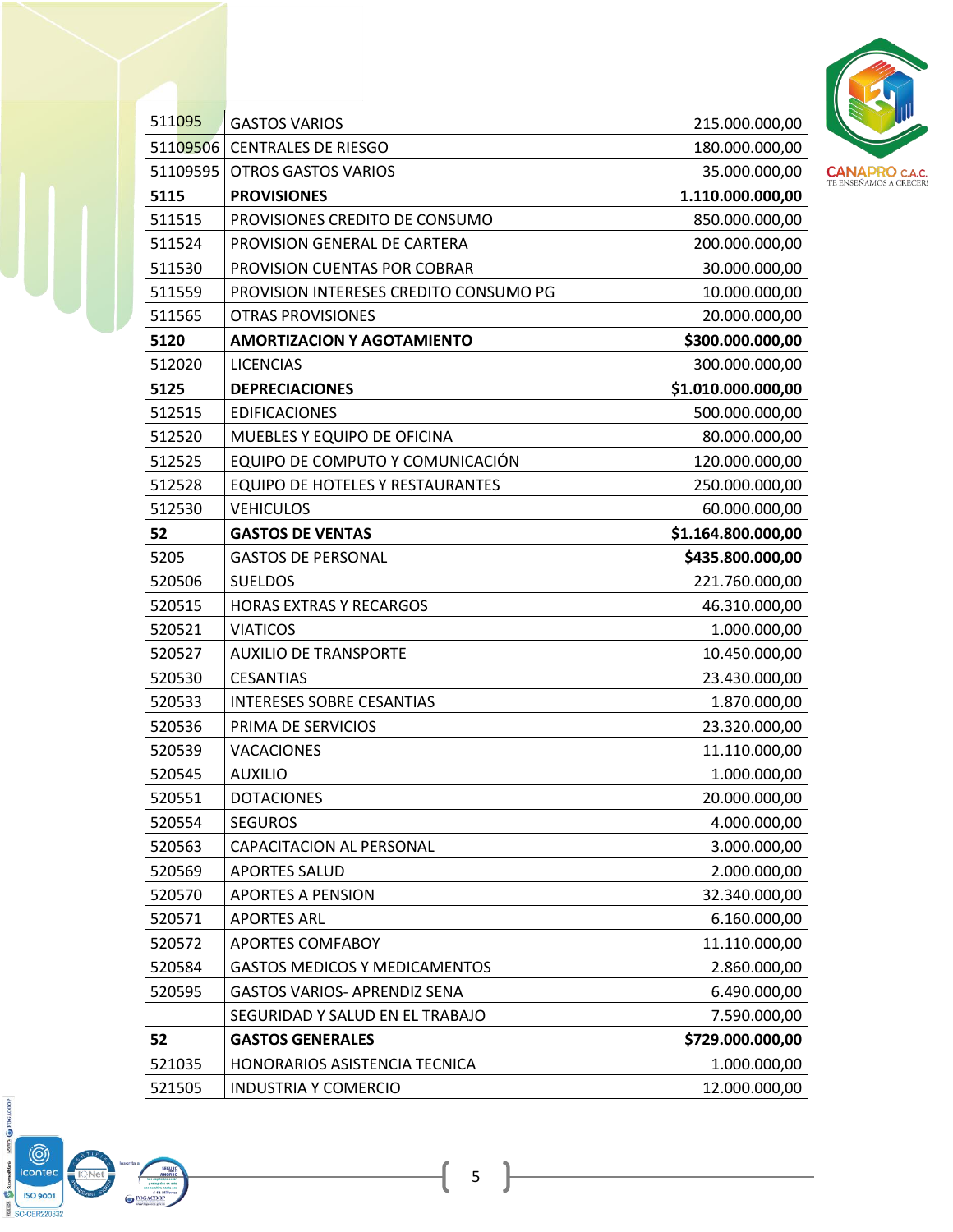

| 521515   | <b>IMPUESTO PREDIAL</b>                      | 30.000.000,00      |
|----------|----------------------------------------------|--------------------|
| 523510   | <b>TEMPORALES</b>                            | 100.000.000,00     |
| 523515   | <b>ASISTENCIA TECNICA</b>                    | 2.000.000,00       |
| 523520   | SERVICIO RED DE COMUNICACIONES               | 30.000.000,00      |
| 523525   | ACUEDUCTO Y ALCANTARILLADO                   | 30.000.000,00      |
| 523530   | <b>ENERGIA ELECTRICA</b>                     | 100.000.000,00     |
| 523535   | <b>TELEFONO</b>                              | 2.000.000,00       |
| 523550   | <b>TRANSPORTE FLETES Y ACARREOS</b>          | 2.000.000,00       |
| 523555   | GAS                                          | 77.000.000,00      |
| 523560   | PUBLICIDAD Y PROPAGANDA                      | 20.000.000,00      |
| 523595   | <b>OTROS</b>                                 | 1.000.000,00       |
| 524095   | <b>GASTOS LEGALES</b>                        | 1.000.000,00       |
| 5245     | <b>MANTENIMIENTO Y REPARACIONES</b>          | 109.000.000,00     |
| 524510   | MANTENIMIENTO EDIFICACIONES                  | 70.000.000,00      |
| 52451001 | MANTENIMIENTO EDIFICACIONES                  | 60.000.000,00      |
| 52451002 | <b>MANTENIMIENTO PISCINA</b>                 | 50.000.000,00      |
| 524515   | <b>MAQUINARIA Y EQUIPO</b>                   | 33.000.000,00      |
| 524520   | MUEBLES Y EQUIPO DE OFICINA                  | 5.000.000,00       |
| 524525   | EQUIPO DE COMPUTO Y COMUNICACION             | 1.000.000,00       |
| 5295     | <b>DIVERSOS</b>                              | 172.000.000,00     |
| 529510   | <b>SUSCRIPCCIONES</b>                        | 15.000.000,00      |
| 529525   | ELEMENTOS DE ASEO Y CAFETERIA                | 25.000.000,00      |
| 529530   | UTILES Y PAPELERIA                           | 100.000.000,00     |
| 529535   | COMBUSTIBLES Y LUBRICANTES                   | 2.000.000,00       |
| 529595   | <b>DIVERSOS</b>                              | 30.000.000,00      |
| 53       | <b>GASTOS NO OPERACIONALES</b>               | 212.000.000,00     |
| 5305     | <b>GASTOS FINANCIEROS</b>                    | 70.000.000,00      |
| 53050505 | <b>GASTOS BANCARIOS</b>                      | 35.000.000,00      |
| 53051505 | <b>COMISIONES</b>                            | 35.000.000,00      |
| 5315     | <b>GASTOS EXTRAORDINARIOS</b>                | 111.000.000,00     |
| 531520   | <b>IMPUESTOS ASUMIDOS</b>                    | 1.000.000,00       |
| 53152005 | <b>IMPUESTOS ASUMIDOS</b>                    | 1.000.000,00       |
| 531595   | <b>GASTOS EXTRAORDINARIOS</b>                | 110.000.000,00     |
| 53159502 | <b>BIENESTAR SOCIAL</b>                      | 60.000.000,00      |
| 53159503 | ESTIMULO ASOCIADO                            | 50.000.000,00      |
| 5395     | <b>GASTOS DIVERSOS</b>                       | 31.000.000,00      |
| 539520   | MULTAS, SANCIONES Y LITIGIOS                 | 1.000.000,00       |
| 539595   | <b>OTROS</b>                                 | 30.000.000,00      |
| 53959505 | <b>OTROS</b>                                 | 30.000.000,00      |
| 61       | <b>COSTOS DE VENTAS Y DE PRESTACION DE S</b> | \$5.030.000.000,00 |
| 6140     | <b>HOTELES Y RESTAURANTES</b>                | 395.000.000,00     |

 $\rfloor$ 

 $\underline{\text{mean}} \bigcirc \text{FOGACOOP}$ 

(icontec oorsohdaria<br>-

ISO 9001

**ENRE** 

Inscrita a:<br>
MORRO<br>
PERSIA DE STATE ANORRO<br>
STATE AND PERSIAN<br>
STATE OF PERSIANCE PRODUCTION